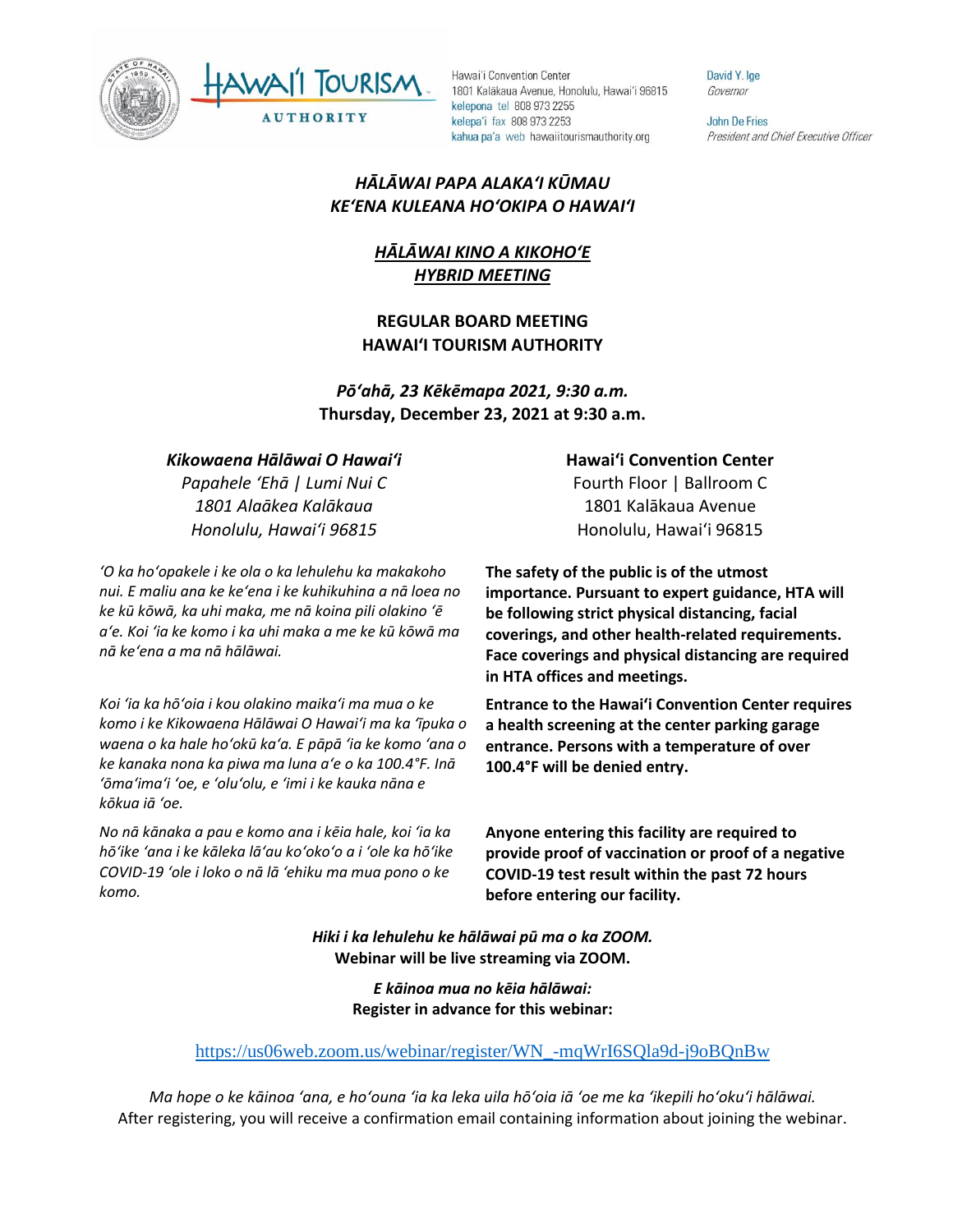



David Y. Ige Governor

John De Fries President and Chief Executive Officer

## *Papa Kumumanaʻo* **AGENDA**

- 1. *Ho'omaka* **Call to Order**
- 2. *Wehena* **Opening Cultural Protocol**
- 3. *ʻĀpono I Ka Moʻoʻōlelo Hālāwai* **Approval of Minutes** of the November 25, 2021 Board Meeting
- 4. *Hō'ike Lālā*

**Report of Permitted Interactions** at an Informational Meeting or Presentation Not Organized by the Board Under HRS section 92-2.5(c)

- 5. *Hōʻike A Ka Luna Hoʻokele* **Reports of the Chief Executive Officer/Chief Administrative Officer/Chief Brand Officer**
	- a. *Hōʻike No Ka Hoʻokō I Nā Pāhana HTA Likeʻole* Relating to **Update on HTA's Programs** During November 2021
	- b. *Hōʻike No Ko HTA Hoʻokō I Ka Papahana Hoʻokele Huliau* Relating to **Update on HTA's Implementation of Change Management Plan**
- 6. *Hōʻike No Ke Kōmike Hoʻokele A Hōʻoia* Report by the *Administrative & Audit Standing Committee* of their Meetings held on December 14, 2021 and December 20, 2021
	- a. *Hōʻike, Kūkākūkā A Hoʻoholo No Ka Hōʻoia Pilawaiwai a ke Keʻena Kuleana Hoʻokipa Hawaiʻi*  Presentation, Discussion and Action on the **Hawai'i Tourism Authority's Fiscal Year 2021 Financial Audit**
	- b. Kūkākūkā A Hoʻoholo No Nā Kuleana Kulekele O Ke Kau ʻAhaʻōlelo 2022 Discussion and Action on **Policy Positions for the Legislative Session**
	- c. *Hōʻike, Kūkākūkā A Hoʻoholo No Ka ʻŌlelo Hoʻoholo 2021-3-1* Presentation, Discussion and Action on **Resolution 2021-3-1 Authorizing the HTA President & CEO to Present Policy Positions During the Legislative Session**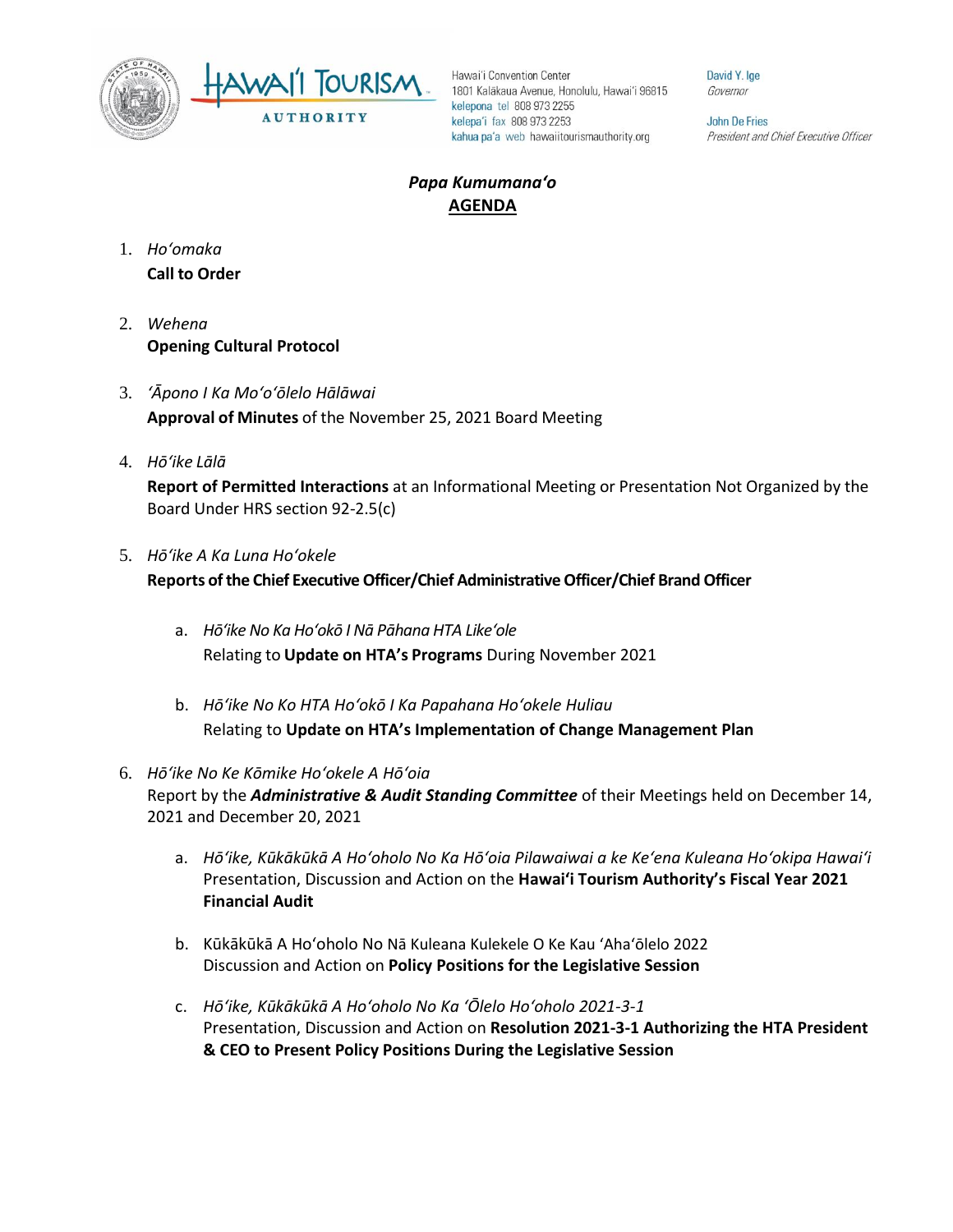

David Y. Ige Governor

John De Fries President and Chief Executive Officer

#### 7. *Hōʻike No Ke Kōmike Alowelo*

Report by the *Branding Standing Committee* of their Meeting held on December 22, 2021

- **a.** *Hōʻike ʻIkepili Noiʻi ʻOihana Hoʻomākaʻikaʻi* Presentation and Discussion of **Current Market Insights and Conditions in Hawai'i and Key Major Hawai'i Tourism Markets**
- b. *Hōʻike, Kūkākūkā a Hoʻoholo i Kā Kanaka Kālai Hoʻokele Hokona a Alowelo no ka Makahiki 2022 me ka ʻĀpono e Hoʻoholomua i ka Papa Alakaʻi* Presentation, Discussion and/or Action on the **Hawai'i Tourism Canada 2022 Brand Marketing & Management Plan (BMMP).** Recommendation to Approve the BMMP
- c. *Hōʻike, Kūkākūkā a Hoʻoholo i Kā Kina Kālai Hoʻokele Hokona a Alowelo no ka Makahiki 2022 me ka ʻĀpono e Hoʻoholomua i ka Papa Alakaʻi* Presentation, Discussion and/or Action on the **Hawai'i Tourism China 2022 Brand Marketing & Management Plan (BMMP)**. Recommendation to Approve the BMMP
- d. *Hōʻike, Kūkākūkā a Hoʻoholo i Kā Oceania Kālai Hoʻokele Hokona a Alowelo no ka Makahiki 2022 me ka ʻĀpono e Hoʻoholomua i ka Papa Alakaʻi* Presentation, Discussion and/or Action on the **Hawai'i Tourism Oceania 2022 Brand Marketing & Management Plan (BMMP)**. Recommendation to Approve the BMMP
- e. *Hōʻike, Kūkākūkā a Hoʻoholo i Kā Kōlea Kālai Hoʻokele Hokona a Alowelo no ka Makahiki 2022 me ka ʻĀpono e Hoʻoholomua i ka Papa Alakaʻi* Presentation, Discussion and/or Action on the **Hawai'i Tourism Korea 2022 Brand Marketing & Management Plan (BMMP)**. Recommendation to Approve the BMMP
- f. *Hōʻike, Kūkākūkā a Hoʻoholo i Kā Iāpana Kālai Hoʻokele Hokona a Alowelo no ka Makahiki 2022 me ka ʻĀpono e Hoʻoholomua i ka Papa Alakaʻi* Presentation, Discussion and/or Action on the **Hawai'i Tourism Japan 2022 Brand Marketing & Management Plan (BMMP)**. Recommendation to Approve the BMMP
- g. *Hōʻike, Kūkākūkā a Hoʻoholo i Kā ʻAmelika Hui Pū ʻia Kālai Hoʻokele Hokona a Alowelo no ka Makahiki 2022 me ka ʻĀpono e Hoʻoholomua i ka Papa Alakaʻi* Presentation, Discussion and/or Action on the **Hawai'i Tourism United States of America 2022 Brand Marketing & Management Plan (BMMP)**. Recommendation to Approve the BMMP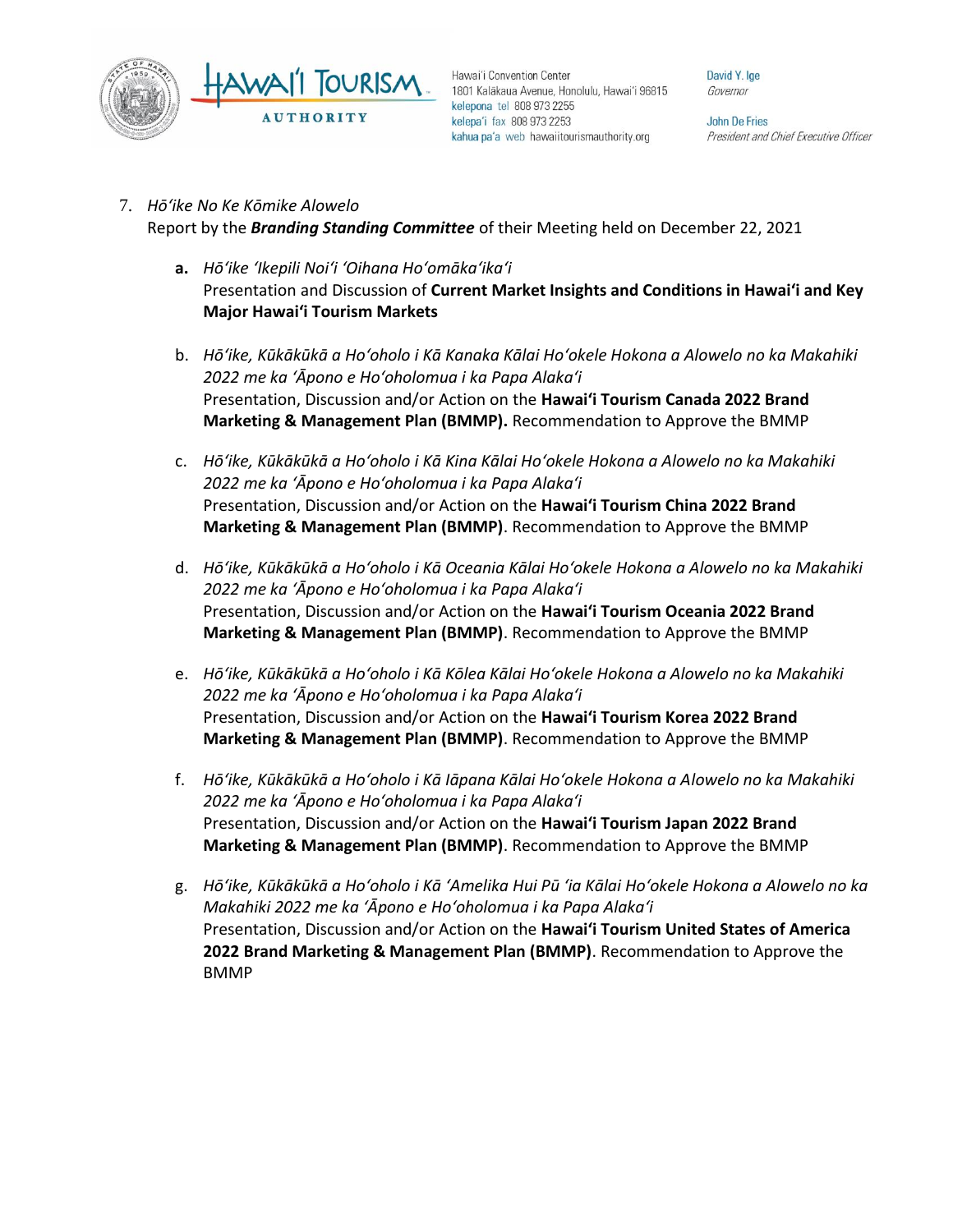

David Y. Ige Governor

John De Fries President and Chief Executive Officer

- 8. *Hōʻike No Ke Kōmike Moʻohelu Kālā, ʻOihana Kālā, A Me A Me Ke Kikowaena Hālāwai* Report by the *Budget, Finance, and Convention Center Standing Committee* of their Meeting held on December 21, 2021
	- *a. Hōʻike, Kūkākūkā A Hoʻoholo No Nā Moʻokālā*  Presentation, Discussion and Action on **HTA's Financial Report** for November 2021
	- b. *Kūkākūkā A Hoʻoholo No Nā Laina Kikoʻī O Ka Moʻohelu Kālā No Ka Makahiki ʻAuhau 2022* Discussion and action on the Hawai'i Tourism Authority's **Fiscal Year 2021 Budget Line Items Identified by Board Members as Requiring Additional Information Prior to Action** to Approve or Disapprove
- 9. *Hōʻike No Ke Kōmike Hoʻokahua Hawaiʻi* Report of the *Hoʻokahua Hawaiʻi Standing Committee* of their Meeting held on December 13, 2021
	- *a. Hōʻike No Ka Hoʻokō I Nā Papahana Mālama ʻĀina Hoʻokipa* Progress Report of the **Fall Destination Management Action Plans** (DMAPs)
- 10. *Panina* Closing Cultural Protocol
- 11. *Ho'oku'u*
	- Adjournment

*\*\*\* ʻAha Hoʻokō: Ua hiki i ka Papa Alakaʻi ke mālama i kekahi hālāwai kūhelu i kū i ka Hawaiʻi Revised Statutes (HRS) § 92-4. E mālama ʻia kēia hālāwai kūhelu nei ma lalo o ka § 92-5 (a)(4), § 92-5 (a)(8) and §201B-4(a)(2) no ka pono o ko ka Papa Alakaʻi kūkā a hoʻoholo ʻana i nā nīnūnē a nīnau i pili i ko ka Papa Alakaʻi kuleana me ko ka Papa Alakaʻi loio. He hālāwai kūhelu kēia i ʻole paulele ʻia ka ʻikepili a i mea hoʻi e mālama kūpono ai ko Hawaiʻi ʻano, he wahi i kipa mau ʻia e nā malihini.*

**\*\*\* Executive Session:** The Board may conduct an executive session closed to the public pursuant to Hawai'i Revised Statutes (HRS) § 92-4. The executive session will be conducted pursuant to HRS § 92-5 (a) (2), § 92-5 (a)(4), § 92-5 (a)(8) and §201B-4(a)(2) for the purpose of consulting with the board's attorney on questions and issues pertaining to the board's powers, duties, privileges, immunities, and liabilities; to consider hiring and evaluation of officers or employees, where consideration of matters affecting privacy will be involved; and to discuss information that must be kept confidential to protect Hawai'i's competitive advantage as a visitor destination.

*Ma lalo o ka māhele 531.5 o ka Budgetary Control Accounting Manual, Mokuʻāina o Hawaiʻi, he māhele ka ʻaina awakea o ka hālāwai. E mau ana ka hālāwai ma loko nō o ka ʻai ʻana, ʻaʻole hoʻi ia he wā hoʻomalolo.*

Pursuant to Section 531.5, of the Budgetary Control Accounting Manual, State of Hawaii, lunch is served as an integral part of the meeting, while the meeting continues in session, and not during a break.